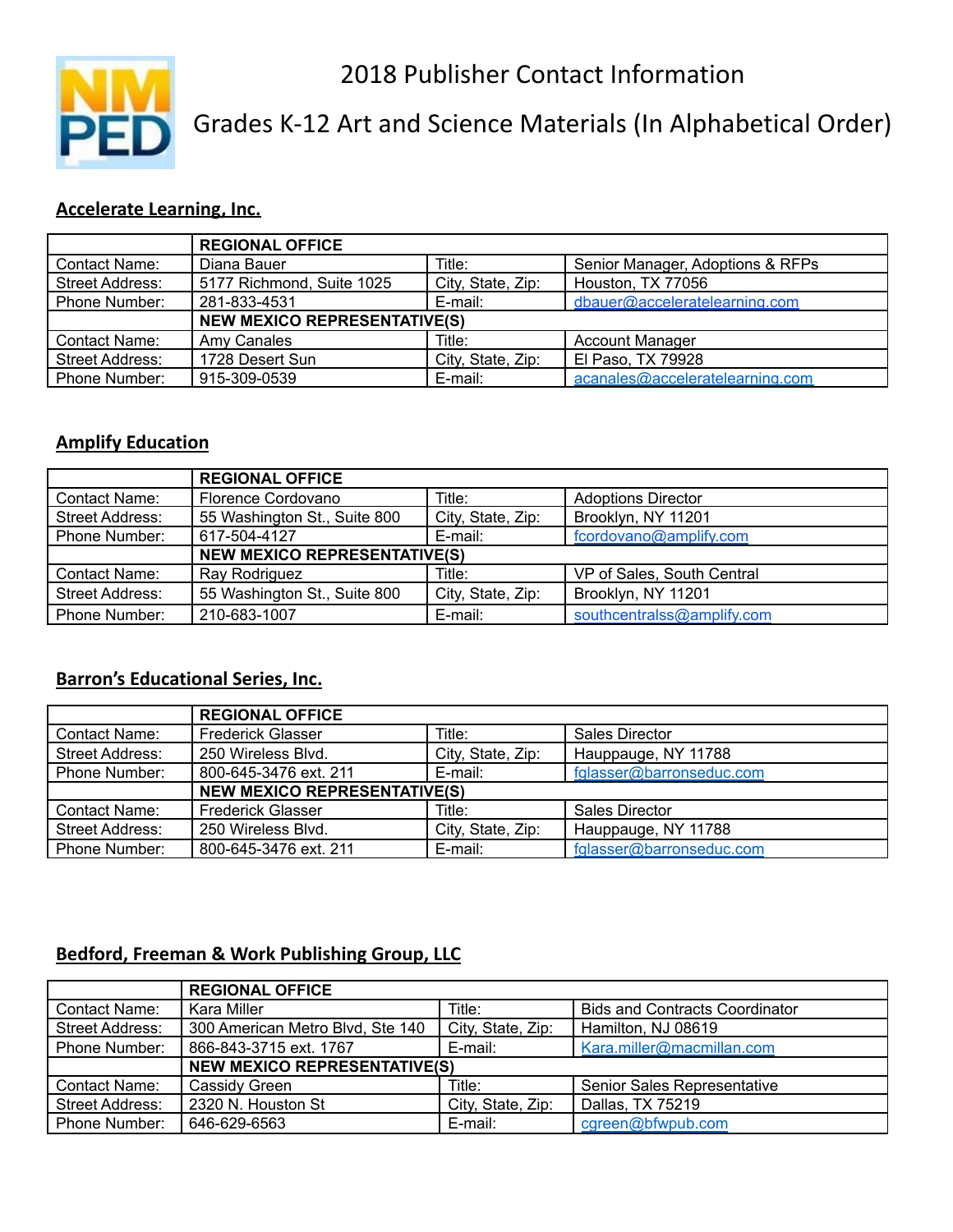# **Carolina Biological Supply Company**

|                        | <b>REGIONAL OFFICE</b>              |                   |                                        |
|------------------------|-------------------------------------|-------------------|----------------------------------------|
| Contact Name:          | Amy Mahoney                         | Title:            | <b>Curriculum Marketing Specialist</b> |
| <b>Street Address:</b> | 2700 York Road                      | City, State, Zip: | Burlington, NC 27215                   |
| <b>Phone Number:</b>   | 336-586-4361                        | E-mail:           | Amy.mahoney@carolina.com               |
|                        | <b>NEW MEXICO REPRESENTATIVE(S)</b> |                   |                                        |
| <b>Contact Name:</b>   | Deborah Linscomb                    | Title:            | <b>Regional Sales Manager</b>          |
| <b>Street Address:</b> | 2700 York Road                      | City, State, Zip: | Burlington, NC 27215                   |
| <b>Phone Number:</b>   | 336-263-7940                        | E-mail:           | Deborah.linscomb@carolina.com          |

### **Cengage Learning, Inc.**

|                      | <b>REGIONAL OFFICE</b>              |                   |                                           |
|----------------------|-------------------------------------|-------------------|-------------------------------------------|
| Contact Name:        | Beverly M. Jones                    | Title:            | Supervisor, Textbook Services & Adoptions |
| Street Address:      | 5191 Natorp Blvd                    | City, State, Zip: | Mason, OH 45040                           |
| Phone Number:        | 800-543-0487 ext. 11532             | E-mail:           | Bev.jones@cengage.com                     |
|                      | <b>NEW MEXICO REPRESENTATIVE(S)</b> |                   |                                           |
| <b>Contact Name:</b> | Sally Newcomb                       | Title:            | Sr. Sales Consultant (9-12)               |
| Street Address:      | 114 Doolittle                       | City, State, Zip: | Corrales, NM 87048                        |
| Phone Number:        | 505-401-3700                        | E-mail:           | Sally.newcomb@cengage.com                 |

### **Center for Hands on Learning (The)**

|                        | <b>REGIONAL OFFICE</b>              |                   |                                       |
|------------------------|-------------------------------------|-------------------|---------------------------------------|
| Contact Name:          | <b>Betty Anne McDermott</b>         | Title:            | <b>Marketing Director</b>             |
| <b>Street Address:</b> | 206 Frontage Rd                     | City, State, Zip: | Rio Rancho, NM 87144                  |
| Phone Number:          | 505-896-1122                        | E-mail:           | bettyann@centerforhandsonlearning.net |
|                        | <b>NEW MEXICO REPRESENTATIVE(S)</b> |                   |                                       |
| <b>Contact Name:</b>   | <b>Betty Anne McDermott</b>         | Title:            | <b>Marketing Director</b>             |
| <b>Street Address:</b> | 206 Frontage Rd                     | City, State, Zip: | Rio Rancho, NM 87144                  |
| Phone Number:          | 505-896-1122                        | E-mail:           | bettyann@centerforhandsonlearning.net |

#### **Davis Publications, Inc.**

|                      | <b>REGIONAL OFFICE</b>              |                   |                                     |
|----------------------|-------------------------------------|-------------------|-------------------------------------|
| Contact Name:        | Laura Flavin                        | Title:            | <b>Bids &amp; Contracts Manager</b> |
| Street Address:      | 50 Portland St                      | City, State, Zip: | Worcester, MA 01608                 |
| Phone Number:        | 800-533-2847                        | E-mail:           | Iflavin@davisart.com                |
|                      | <b>NEW MEXICO REPRESENTATIVE(S)</b> |                   |                                     |
| <b>Contact Name:</b> | Scott Benson                        | Title:            | <b>National Sales Manager</b>       |
| Street Address:      | 8101 Crabtree Cove                  | City, State, Zip: | Austin, TX 78750                    |
| <b>Phone Number:</b> | 508-612-2650                        | E-mail:           | sbenson@davisart.com                |

### **Delta Education, LLC – CPO Imprint**

|                        | <b>REGIONAL OFFICE</b>              |                   |                                           |
|------------------------|-------------------------------------|-------------------|-------------------------------------------|
| <b>Contact Name:</b>   | Marv Ferrell                        | Title:            | <b>Adoption Implementation Specialist</b> |
| <b>Street Address:</b> | 80 Northwest Blvd                   | City, State, Zip: | Nashua, NH 03063                          |
| Phone Number:          | 603-579-3407                        | E-mail:           | Mary.farrell@schoolspecialty.com          |
|                        | <b>NEW MEXICO REPRESENTATIVE(S)</b> |                   |                                           |
| <b>Contact Name:</b>   | Sita Beasley                        | Title:            | <b>Category Sales Manager</b>             |
| <b>Street Address:</b> | 80 Northwest Blvd                   | City, State, Zip: | Nashua, NH 03063                          |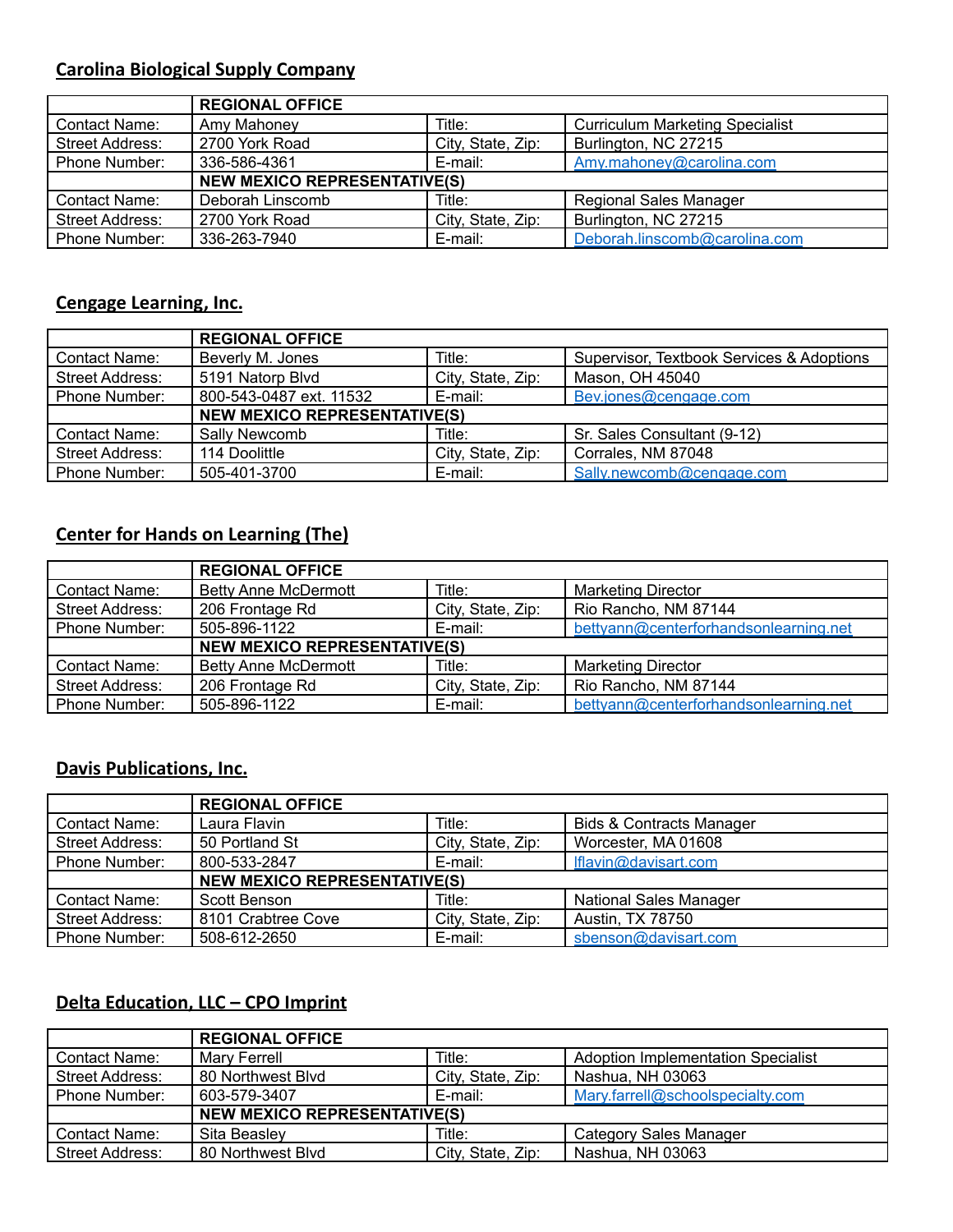| Phone Number: | -5778<br>310-200-८ | -mail: | Sita.beasley@schoolspecialty.com |
|---------------|--------------------|--------|----------------------------------|
|               |                    |        |                                  |

# **Delta Education, LLC – FOSS Imprint**

|                        | <b>REGIONAL OFFICE</b>              |                   |                                    |
|------------------------|-------------------------------------|-------------------|------------------------------------|
| Contact Name:          | Mary Ferrell                        | Title:            | Adoption Implementation Specialist |
| <b>Street Address:</b> | 80 Northwest Blvd                   | City, State, Zip: | Nashua, NH 03063                   |
| Phone Number:          | 603-579-3407                        | E-mail:           | Mary.farrell@schoolspecialty.com   |
|                        | <b>NEW MEXICO REPRESENTATIVE(S)</b> |                   |                                    |
| Contact Name:          | Eileen Patrick                      | Title:            | Regional FOSS Manager              |
| <b>Street Address:</b> | 80 Northwest Blvd                   | City, State, Zip: | Nashua, NH 03063                   |
| Phone Number:          | 603-579-3407                        | E-mail:           | Eileen.patrick@schoolspecialty.com |

# **EMC Publishing, LLC**

I

|                        | <b>REGIONAL OFFICE</b>              |                   |                               |
|------------------------|-------------------------------------|-------------------|-------------------------------|
| Contact Name:          | Renee Pait                          | Title:            | <b>Bids/Contracts Manager</b> |
| <b>Street Address:</b> | 875 Montreal Way                    | City, State, Zip: | St. Paul, MN 55102            |
| Phone Number:          | 800-278-3897                        | E-mail:           | rpait@emcp.com                |
|                        | <b>NEW MEXICO REPRESENTATIVE(S)</b> |                   |                               |
| <b>Contact Name:</b>   | <b>Alex Galick</b>                  | Title:            | <b>Account Manager</b>        |
| <b>Street Address:</b> | 875 Montreal Way                    | City, State, Zip: | St. Paul, MN 55102            |
| Phone Number:          | 800-278-3897                        | E-mail:           | agalick@emcp.com              |

# **Explore Learning, LLC**

|                        | <b>REGIONAL OFFICE</b>              |                   |                                   |
|------------------------|-------------------------------------|-------------------|-----------------------------------|
| <b>Contact Name:</b>   | Amy Otis                            | Title:            | Director, Bids and Contracts      |
| <b>Street Address:</b> | 17855 Dallas Prkwy, Suite 400       | City, State, Zip: | Dallas, TX                        |
| Phone Number:          | 720-494-4120                        | E-mail:           | Amy.otis@cambiumlearning.com      |
|                        | <b>NEW MEXICO REPRESENTATIVE(S)</b> |                   |                                   |
| Contact Name:          | Ashley Hefner                       | Title:            | <b>Account Executive</b>          |
| <b>Street Address:</b> | 110 Avon St, Suite 300              | City, State, Zip: | Charlottesville, VA 22902         |
| Phone Number:          | 866-882-4141 ext. 316               | E-mail:           | Ashley.hefner@explorelearning.com |

# **Houghton Mifflin Harcourt Publishing Company**

|                        | <b>REGIONAL OFFICE</b>              |                   |                                      |
|------------------------|-------------------------------------|-------------------|--------------------------------------|
| Contact Name:          | Liza Marshall                       | Title:            | <b>Lead Business Desk Specialist</b> |
| <b>Street Address:</b> | 2700 La Frontera Blvd, Ste 100      | City, State, Zip: | Round Rock, TX 78681                 |
| Phone Number:          | 512-795-3332                        | E-mail:           | Liza.marshall@hmhco.com              |
|                        | <b>NEW MEXICO REPRESENTATIVE(S)</b> |                   |                                      |
| Contact Name:          | <b>Heather Pillman</b>              | Title:            | <b>Account Executive</b>             |
| <b>Street Address:</b> | 125 High Street                     | City, State, Zip: | Boston, MA 02110                     |
| Phone Number:          | 505-228-3285                        | E-mail:           | Heather.pillman@hmhco.com            |

#### **Learning A-Z, LLC**

|                        | <b>REGIONAL OFFICE</b>              |                   |                              |
|------------------------|-------------------------------------|-------------------|------------------------------|
| Contact Name:          | Amy Otis                            | Title:            | Director, Bids and Contracts |
| Street Address:        | 17855 Dallas Prkwy, Suite 400       | City, State, Zip: | Dallas, TX                   |
| Phone Number:          | 720-494-4120                        | E-mail:           | Amv.otis@cambiumlearning.com |
|                        | <b>NEW MEXICO REPRESENTATIVE(S)</b> |                   |                              |
| <b>Contact Name:</b>   | Barbara Job                         | Title:            | <b>Account Executive</b>     |
| <b>Street Address:</b> | 4311 E Bighorn Ave                  | City, State, Zip: | Phoenix, AZ 85044            |
| Phone Number:          | 520-618-3870                        | E-mail:           | Barbara.job@learninga-z.com  |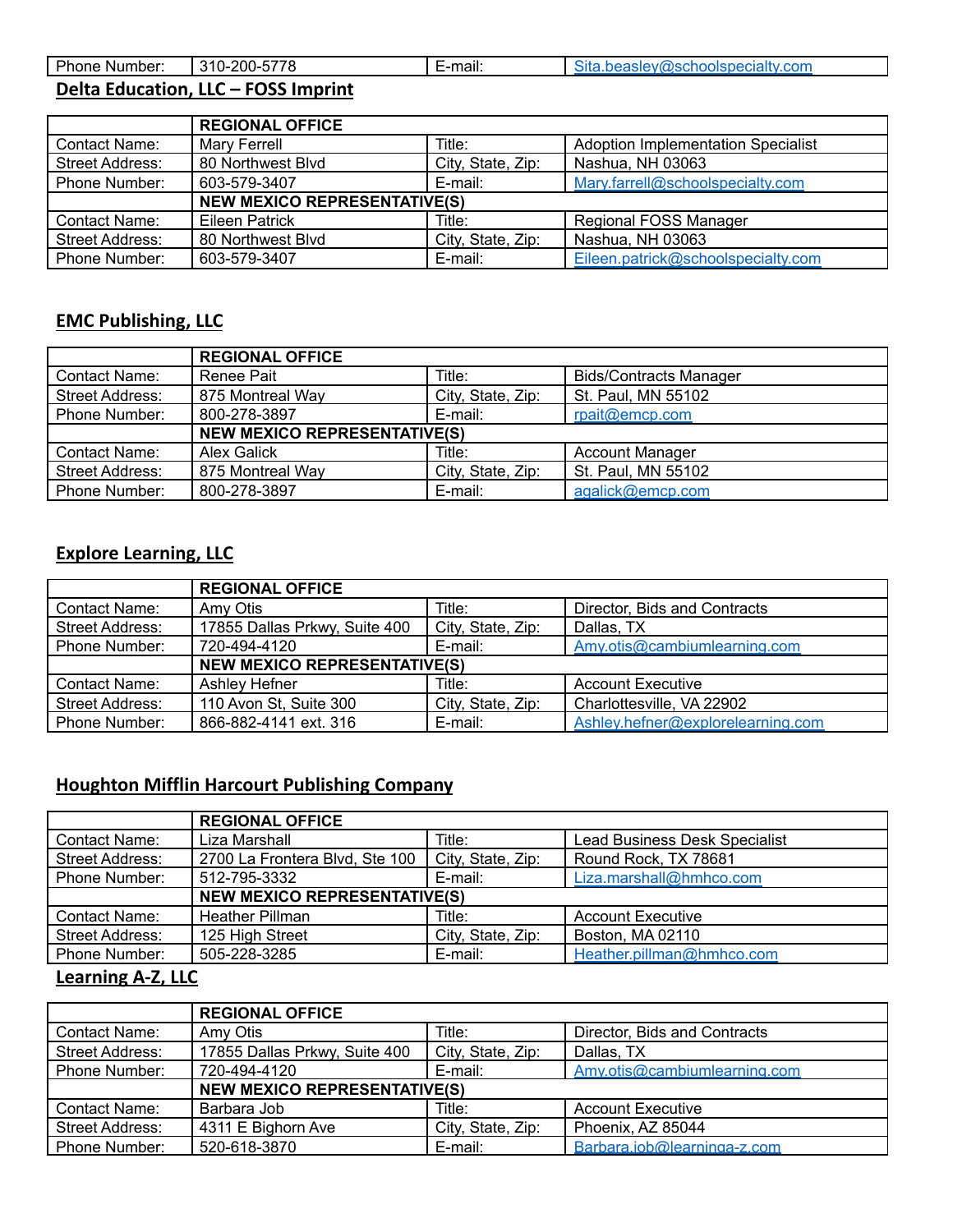### **Learning Bits, Inc.**

|                        | <b>REGIONAL OFFICE</b>              |                   |                                    |
|------------------------|-------------------------------------|-------------------|------------------------------------|
| Contact Name:          | <b>Walter Mackelburg</b>            | Title:            | <b>Chief Sales Officer</b>         |
| <b>Street Address:</b> | 1222 Oberry Hoover Rd               | City, State, Zip: | Orlando, FL 32825                  |
| Phone Number:          |                                     | E-mail:           | Walter.mackelburg@science-bits.com |
|                        | <b>NEW MEXICO REPRESENTATIVE(S)</b> |                   |                                    |
| <b>Contact Name:</b>   | Jim Chiavacci                       | Title:            | Consultant                         |
| Street Address:        | 1907 S Sinova Ave                   | City, State, Zip: | Gilbert, AZ 85295                  |
| <b>Phone Number:</b>   | 207-944-2109                        | E-mail:           | jchiavacci@science-bits.com        |

### **Mastery Education**

|                      | <b>REGIONAL OFFICE</b>              |                   |                                      |
|----------------------|-------------------------------------|-------------------|--------------------------------------|
| Contact Name:        | Victoria Kiely                      | Title:            | VP, Sales and Marketing              |
| Street Address:      | PO Box 513                          | City, State, Zip: | Saddle Brook, NJ 07663               |
| Phone Number:        | 201-708-2338                        | E-mail:           | vkiely@masteryeducation.com          |
|                      | <b>NEW MEXICO REPRESENTATIVE(S)</b> |                   |                                      |
| <b>Contact Name:</b> | Prita John                          | Title:            | <b>NM Educational Representative</b> |
| Street Address:      | PO Box 513                          | City, State, Zip: | Saddle Brook, NJ 07663               |
| Phone Number:        | 201-708-2333                        | E-mail:           | pjohn@masteryeducation.com           |

## **McGraw-Hill School Education, LLC**

|                        | <b>REGIONAL OFFICE</b>              |                   |                                     |
|------------------------|-------------------------------------|-------------------|-------------------------------------|
| Contact Name:          | <b>Kimberly Harvey</b>              | Title:            | Senior Director, Strategic Services |
| <b>Street Address:</b> | 8787 Orion Place                    | City, State, Zip: | Columbus, OH 43240                  |
| Phone Number:          | 614-430-4434                        | E-mail:           | Kim.harvey@mheducation.com          |
|                        | <b>NEW MEXICO REPRESENTATIVE(S)</b> |                   |                                     |
| Contact Name:          | Kim Gillert                         | Title:            | <b>District Manager</b>             |
| <b>Street Address:</b> | 6873 Hackberry Ridge                | City, State, Zip: | Owasso, OK 74055                    |
| Phone Number:          | 918-740-2169                        | E-mail:           | Kimberly.gillert@mheducation.com    |

#### **PASCO**

|                        | <b>REGIONAL OFFICE</b>              |                   |                               |
|------------------------|-------------------------------------|-------------------|-------------------------------|
| Contact Name:          | <b>Greg Montgomery</b>              | Title:            | <b>Contract Administrator</b> |
| <b>Street Address:</b> | 10101 Foothills Blvd                | City, State, Zip: | Roseville, CA 95747           |
| Phone Number:          | 916-786-3800 ext. 8239              | E-mail:           | bids@pasco.com                |
|                        | <b>NEW MEXICO REPRESENTATIVE(S)</b> |                   |                               |
| <b>Contact Name:</b>   | Raulito Lagrosa                     | Title:            | <b>Regional Manager</b>       |
| <b>Street Address:</b> | 10101 Foothills Blvd                | City, State, Zip: | Roseville, CA 95747           |
| Phone Number:          | 916-786-3800 ext. 8361              | E-mail:           | rlagrosa@pasco.com            |

# **Pearson Education, Inc.**

|                        | <b>REGIONAL OFFICE</b>              |                   |                                        |
|------------------------|-------------------------------------|-------------------|----------------------------------------|
| Contact Name:          | Lisa Meier                          | Title:            | Manager, Sales Adoption Administration |
| <b>Street Address:</b> | 1900 E Lake Street                  | City, State, Zip: | Glenview, IL 60025                     |
| Phone Number:          | 847-486-2127                        | E-mail:           | lisa.meier@pearson.com                 |
|                        | <b>NEW MEXICO REPRESENTATIVE(S)</b> |                   |                                        |
| <b>Contact Name:</b>   | Michael Miller                      | Title:            | Account General Manager - NM           |
| Street Address:        | 4755 Solecito Way                   | City, State, Zip: | Santa Fe, NM 87507                     |
| Phone Number:          | 505-365-3582                        | E-mail:           | michael.miller3@pearson.com            |